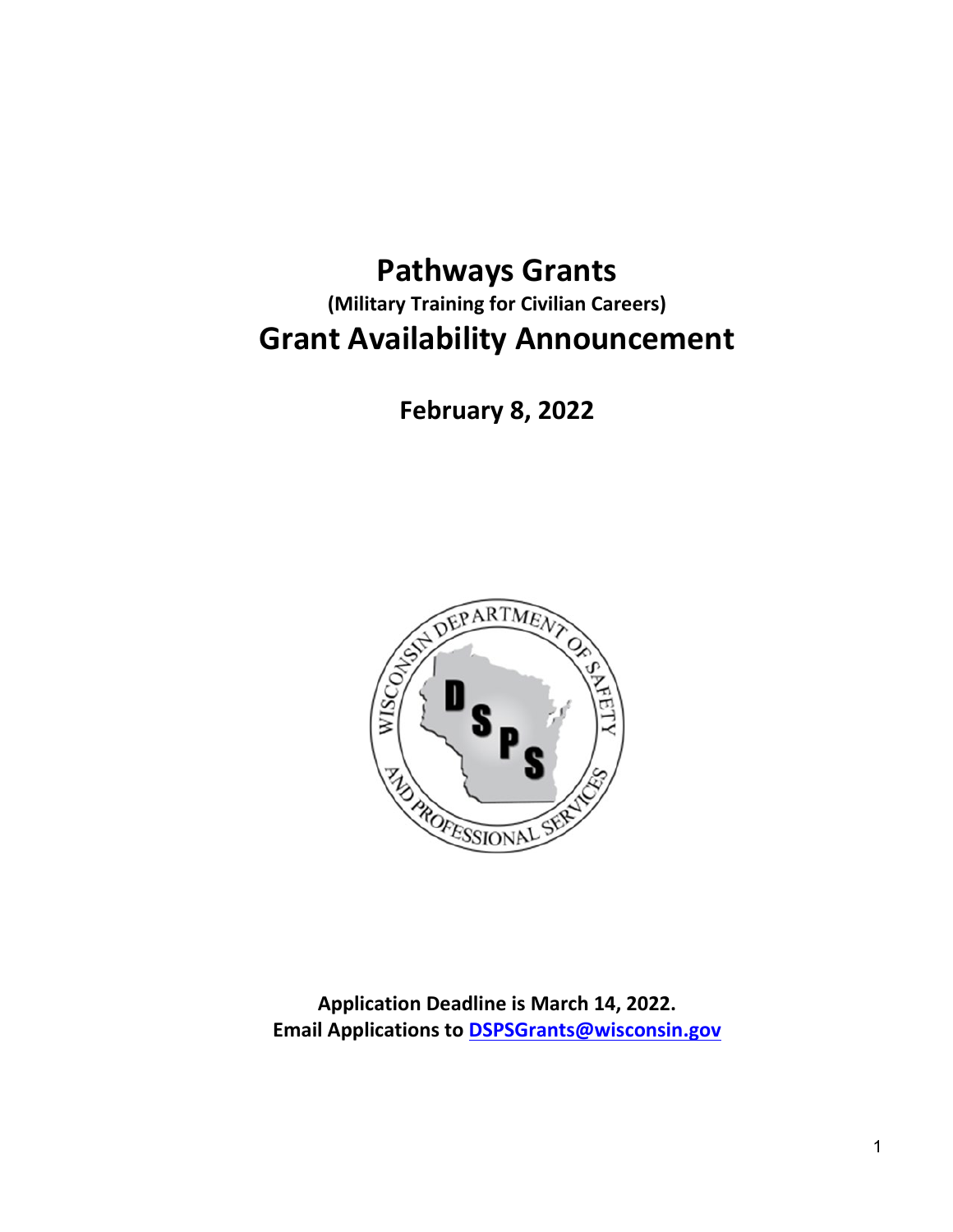The transition from military to a civilian career can often be a rocky one for veterans. Our armed services have spent thousands of dollars training our military service members with a vast number of skills, including everything from medical training to IT and business services. These are valuable skills, and their value is not always reflected in the process of obtaining civilian sector careers and credentials. This grant provides funding to entities that provide training for licensed careers. Grantees would evaluate military training and offset it against civilian requirements. This would result maximizing credits for military training and/or experience.

The Department of Safety and Professional Services is offering grants for entities that provide training for licensed professions to create new pathways from a military career to a comparable licensed civilian career that reduce the time and expense for trained veterans to enter Wisconsin's workforce. The outcome benefits both Wisconsin employers, educational institutions, and veterans. One way that this could be accomplished is by giving credit for military training and/or experience in meeting civilian requirements.

| <b>Total Grant Program</b> | Total amount of grant funds available is \$50,000.                                                                                                                                            |  |
|----------------------------|-----------------------------------------------------------------------------------------------------------------------------------------------------------------------------------------------|--|
| <b>Individual Awards</b>   | Minimum request is \$500, and maximum request is \$50,000. Amount<br>awarded may be less than the amount requested.                                                                           |  |
| <b>Award Period</b>        | Contract period will be based on project timeline but may not exceed<br>one year from the project start date as defined in the contract.                                                      |  |
| <b>Eligible Applicants</b> | Colleges, universities, apprenticeship programs or other entities that<br>create curriculum leading to careers in licensed professions.                                                       |  |
| <b>Use of Grant Funds</b>  | Creation of curriculum and programs which maximize the value of<br>military training for licensed occupations.                                                                                |  |
| Goal                       | To shorten the transition time from military service to licensed civilian<br>careers, especially those in high demand occupations.                                                            |  |
| <b>Terms of Award</b>      | Grants will be awarded as cost reimbursement contracts with an<br>anticipated contract start date on the date of award.                                                                       |  |
| <b>Matching Funds</b>      | While matching funds are NOT required, it is anticipated that grantees<br>will incur in kind costs including but not limited to facilities,<br>transportation, insurance, and administration. |  |

### **Grant Program Highlights**

**Eligibility:** To be considered for award, the entity submitting the proposal, or Applicant must meet the following conditions:

- Must be a public college or university, a private college or university in good standing (compliance with DSPS Educational Approval Program), an apprenticeship program recognized by the Wisconsin Department of Workforce Development or other entity that provides training for licensed civilian occupations.
- Must plan to serve military service members (including National Guard and Reserve) and military veterans currently residing in the state of Wisconsin.
- Must document a technical assistance relationship with at least one military service component, i.e., National Guard, U.S. Air Force, etc.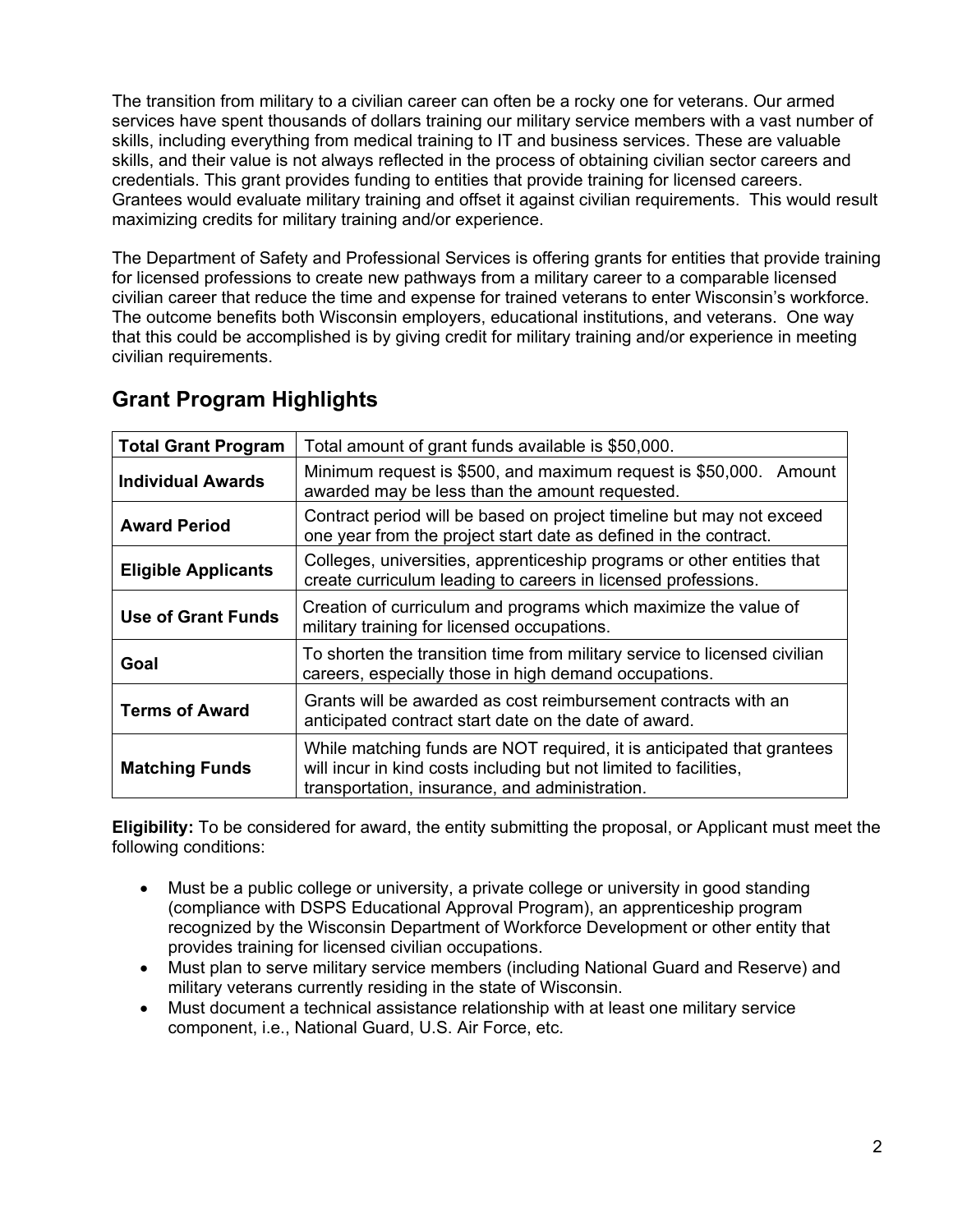#### **Program Overview**

The Department is a participant in the Occupational Licensing Policy Learning Consortium (the Consortium). The Consortium is a Department of Labor funded policy initiative that facilitates collaboration among states, shares best practices, and studies occupational licensure. The Department's focus on the importance of creating career pathways for military service members was developed out of our consortium work. While the military has prioritized passive tools to assist outgoing service members with translating their military experience to civilian occupations, DSPS has identified a need to create clear pathways into licensed occupations for our military service members and veterans. Projects funded should increase the number of military veterans pursuing licensed civilian careers for which they already have applicable training skills and experience resulting from military service.

**Grant Proposals:** Grant applicants must describe in a detailed proposal including a timeline and milestones how they will measure and meet the following goals as well as any additional goals defined in their proposal:

- Reducing barriers to achieving civilian licensure, such as training time and training cost, for military veterans with applicable training and experience.
- Increasing the number of military veterans training for and entering jobs identified as indemand jobs in the state of Wisconsin.
- Showing how their model can be utilized by similar institutions to update their own training pathways and/or curriculum.

**Letters of Commitment:** Partner letters of commitment or support should include attestation on organization letterhead from each participating organization. This letter should include partnership expectations and any other elements that inform the application.

**Grant Administration**: Grant applicants must identify a fiscal agent for the grant and discuss the capabilities of the designated organization/individual to perform these functions in their application. Applicants and their partners may be subject to program and fiscal audits.

**Project Costs:** Grant funds shall be used for updating program structures and/or curriculum to meet the goals and objectives of the grant program.

This grant will only reimburse for reasonable direct non-capital grant expenses. An expense is reasonable if, in its nature and amount, it does not exceed that which would be incurred by a prudent person under the circumstances prevailing at the time the decision was made to incur the costs.

DSPS does not require a match for this grant; however, DSPS expects that the grant recipient will be making monetary and non-monetary contributions to ensure the success of the program. Certain costs will be considered an in-kind contribution to the program and can be identified but not included in the grant budget. The following are examples of items that are would be in-kind contributions to the program from either the grant recipient or other program partners:

- Grant management activities such as reporting, tracking, and invoicing
- Indirect, shared, or overhead costs

Description of investments that show commitment to the program may strengthen the proposal, even though they are not a part of the project budget.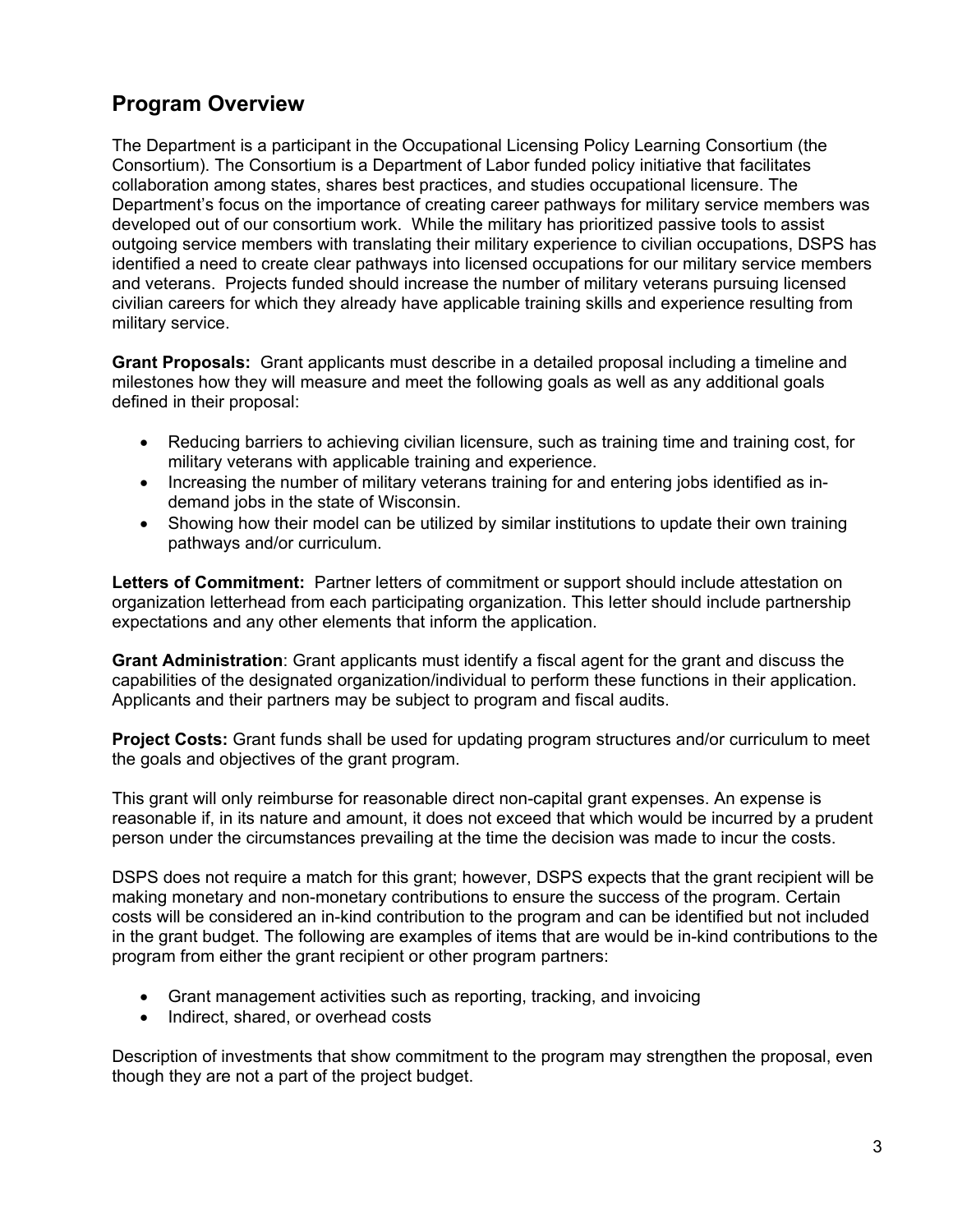**Project Budget:** Include direct costs related to the creation and development of the program. This includes, for example, costs for development of curriculum components, plans for new class sequencing and any other work required meet the goal of a cohesive training program that meets the requirements. Program development costs may include staff, contracts if applicable, and supplies directly related to the program creation. If services are purchased through a vendor or developed under contract provide the details of the contract. Please highlight each type of cost (salary, fringe, contract, supplies) and provide sufficient detail about how the cost was estimate was determined. For staff, please list each position individually and show the number of hours and their hourly wage and the fringe rate associated. This grant only covers direct costs related to the purpose of the grant: overhead and grant management, for example, should be covered by the grantee.

**Program or Application Questions:** Any questions or requests for clarification related to this Grant Program Announcement must be submitted in writing via email to [DSPSGrants@wisconsin.gov.](mailto:DSPSGrants@wisconsin.gov) Responses to questions and any additional clarifying data and/or information will be posted at [https://dsps.wi.gov/Pages/Programs/Military/PathwaysGrant.aspx.](https://dsps.wi.gov/Pages/Programs/Military/PathwaysGrant.aspx) For answers to technical questions (such as accessing forms or documents, submitting your proposal, etc.), please email your inquiry to [DSPSGrants@wisconsin.gov.](mailto:DSPSGrants@wisconsin.gov)

**Submission**: Please email your complete application to [DSPSGrants@wisconsin.gov.](mailto:DSPSGrants@wisconsin.gov)

#### **Application Schedule**

| Announcement Released         | February 8, 2022                                           |
|-------------------------------|------------------------------------------------------------|
| <b>Application Submission</b> | March 14, 2022                                             |
| l Grant Awards Announcement   | Between March 21, 2022, and March 28,<br>2022, (Projected) |
| Contract Start Date           | Varies based on proposal                                   |

## **Additional Information**

**Application Forms, Instructions and Process:** You can access the application forms and guidance at [https://dsps.wi.gov/Pages/Programs/Military/PathwaysGrant.aspx.](https://dsps.wi.gov/Pages/Programs/Military/PathwaysGrant.aspx) To submit, email the application package to [DSPSGrants@wisconsin.gov.](mailto:DSPSGrants@wisconsin.gov)

**Grant Evaluation Rubric and Scoring:** The evaluation committee will appraise grant applications for compliance with grant guidelines and specifications cited in this document. Grant proposals will be rated on a 100-point scale, based upon the following point values:

| <b>Selection Criteria</b>             | <b>Points</b> |
|---------------------------------------|---------------|
| <b>Project Need Statement</b>         | 10            |
| Program Design, Cost & Implementation | 50            |
| Program Objectives & Outcomes         | 30            |
| Program Equity and Inclusion Outcomes | 10            |